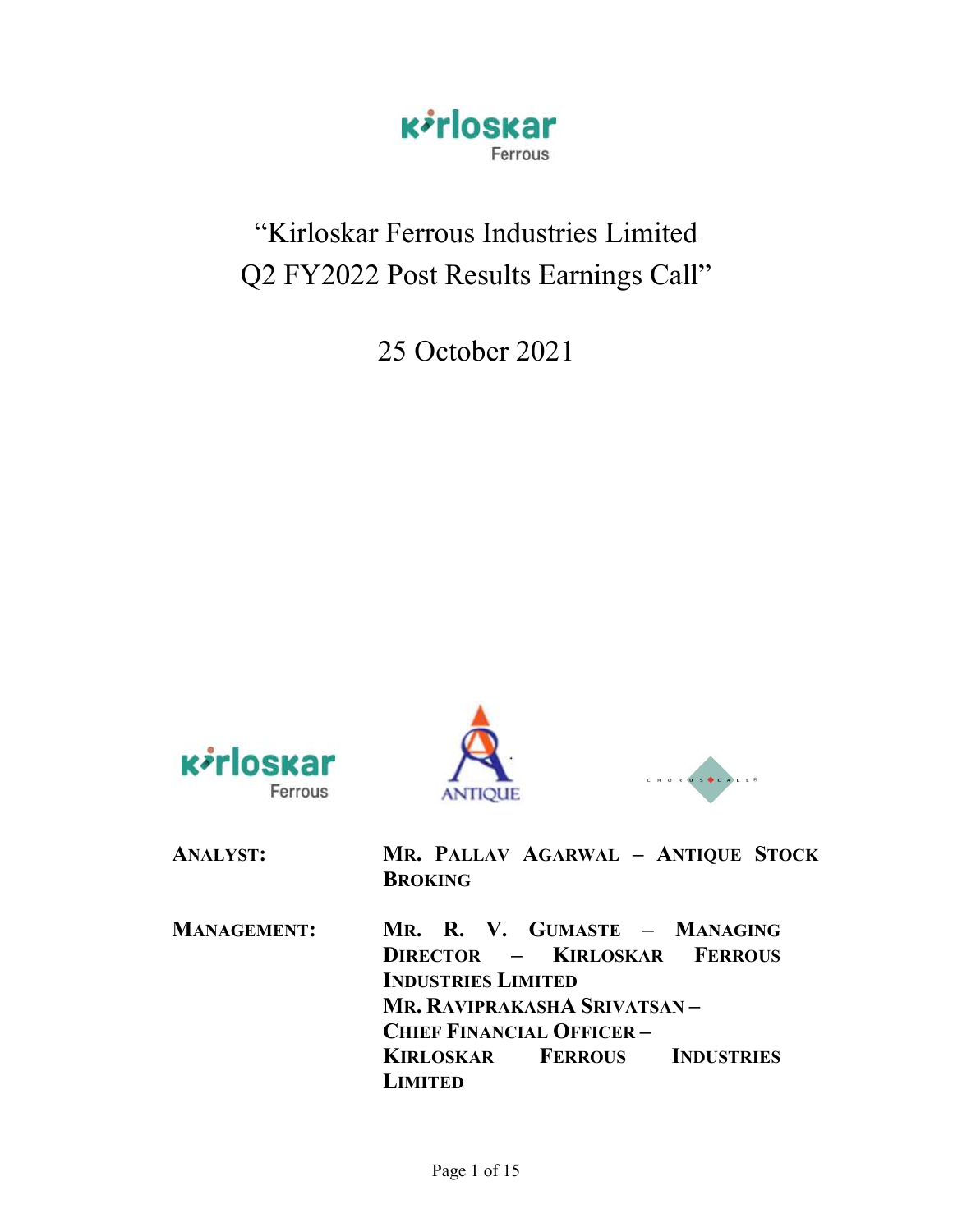

Moderator: Ladies and gentlemen, good day and welcome to the Kirloskar Ferrous Q2 FY2022 Post Results Earnings Call hosted by Antique Stock Broking. As a reminder, all participant lines will be in the listen-only mode and there will be an opportunity for you to ask questions after the presentation concludes. Should you need assistance during the conference, please signal an operator by pressing "\*" and then "0" on your touchtone telephone. Please note that this conference is being recorded. I now hand the conference over to Mr. Pallav Agarwal from Antique Stock Broking. Thank you and over to you, Sir!

- Pallav Agarwal: Thank you moderator and good evening everyone. Thank you for taking the time out to attend the Q2 results concall of Kirloskar Ferrous. We have the senior management of Kirloskar Ferrous with us, MD, Mr. R. V. Gumaste, and CFO, Mr Raviprakasha Srivatsan. I would like to hand over the call now to Mr. Gumaste for his opening remarks. Over to you Sir!
- R. V. Gumaste: Thank you very much Pallav. Let me welcome everyone to these call on quarterly results of Kirloskar Ferrous Industries Limited and let me start with the key highlights of the last quarter results.

I think the total sales turnover for the quarter is at Rs.958 Crores against last year Q2 Rs.486 Crores, an increases of 97% which is because of increased production and sales of casting as well as increased production and sales of pig iron, additional quantity of pig iron coming from Hiriyur, also helped in increasing the total sales at the company's level.

 During this quarter, volumes increased in spite of coal prices going up and iron ore prices remaining quite high, during the quarter we could still manage to bring out very good bottomline report and we have PBT has Rs.161 Crores against Rs.186 Crores last quarter due to pressure coming out of the increased coal prices though we have not yet gone to the fully increased coal prices.

 The EBITDA level was at Rs.187 Crores for the quarter against Rs.213 Crores of Q1 and Rs.110 Crores of Q1 last year so we have definitely moved ahead substantially and remained at higher level of EBITDA performance. This was basically coming out of as I mentioned increased pig iron sales, fully PAT quarter to this year, the production of pig iron was 148,000 tonnes and sales was 139,326 tonnes, which is 71% higher than the last year Q2.

 With respect to castings compared to 24,388 metric tonnes last year second quarter, this year it is 30,107 metric tonnes, which is a growth of 23% and we have also grown sequentially compared to last quarter, the last quarter was 27,282. This quarter we have gone to 30,107 metric tonnes. So we had overall progress both in pig iron and foundry.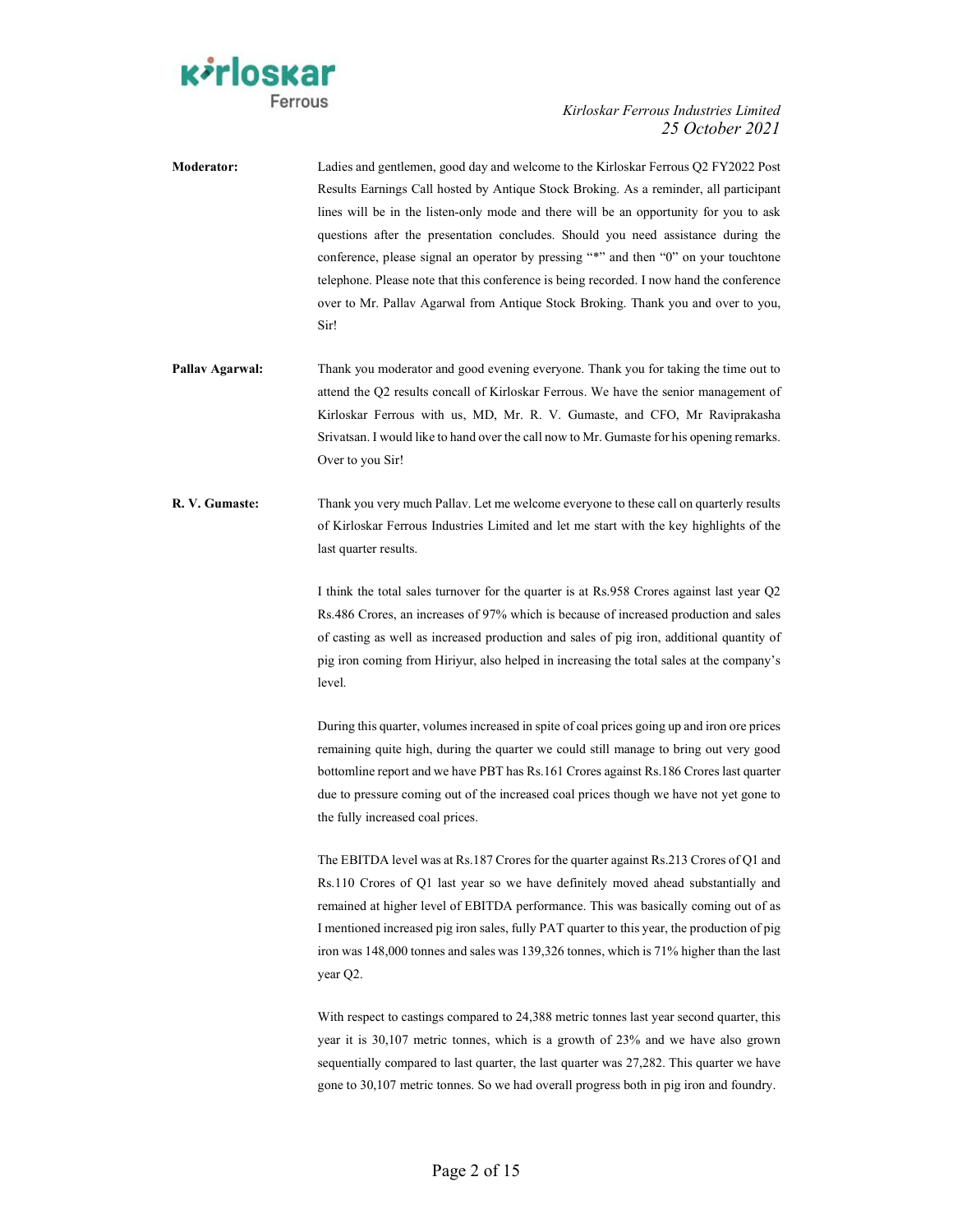

 The pig iron sales improved from Rs.252 Crores to Rs.597 Crores and that of casting from Rs.222 Crores to Rs.333 Crores. The pig iron sales realization went from Rs.30,978 per metric tonne to Rs.42,880 per metric tonne which is 38.4% improvement.

 Also in the casting the variable cost or the material cost increase has been passed on to the customer on quarter-to-quarter price escalation mechanism wise and the sales realization stands at Rs.1,10,600 per metric tonne against Rs.91,000 per metric tonne last year this quarter.

 All other parameters in terms of receivables, in terms of inventory being healthy and capexes are going on as per schedule and we capitalized Rs.77 Crores but we have spent close to Rs.200 Crores in the first six months of this year and we continue to progress on all these planned capexes. Sinter plant at Hiriyur is just commissioned and utilization is likely to start shortly and that can reduce our cost of iron ore because we will replace close to 80% from lump to fine, and also it will bring down the coke consumption substantially and improve the productivity.

 We expect to get another 3000 pig iron per month from the Hiriyur plant with commissioning of the Sinter plant. MBF-II upgradation we are getting it ready and we expect to take up these blast furnace MBF-II upgradation in the Q4 of this year January, February, and March.

 Pulverized Coal Injection project has also been started, which will get commissioned in the Q2 next year and line two in Second Foundry Line at Solapur high pressure molding line project has started and we expect to commission that in June 2022.

 The Bell less top for MBF I we plan to replace it in Q1 2022-2023 which also gives the small benefit on saving the coke consumption. Coke oven phase II with power plant again 20 megawatts power plant we have already started the project and we expect it will get commissioned by Q2 next year.

 In all, all the projects with the total budgeting of Rs.750 Crores are in progress and we expect to spend about Rs.350 Crores to Rs.400 Crores in this financial year and the balance will come up for expenditure in the next year.

 Overall, I think we are in line with our vision to grow as per plan in the coming quarters and coming years whereas the demand for casting continues to be good as on date and also demand for pig iron is quite good. We are not seeing very strong sales for pig iron and casting during this festive season, expecting to improve as we cross the holiday season of Diwali holiday.

 That is all a quick update from my side and now we can open for the question and answers.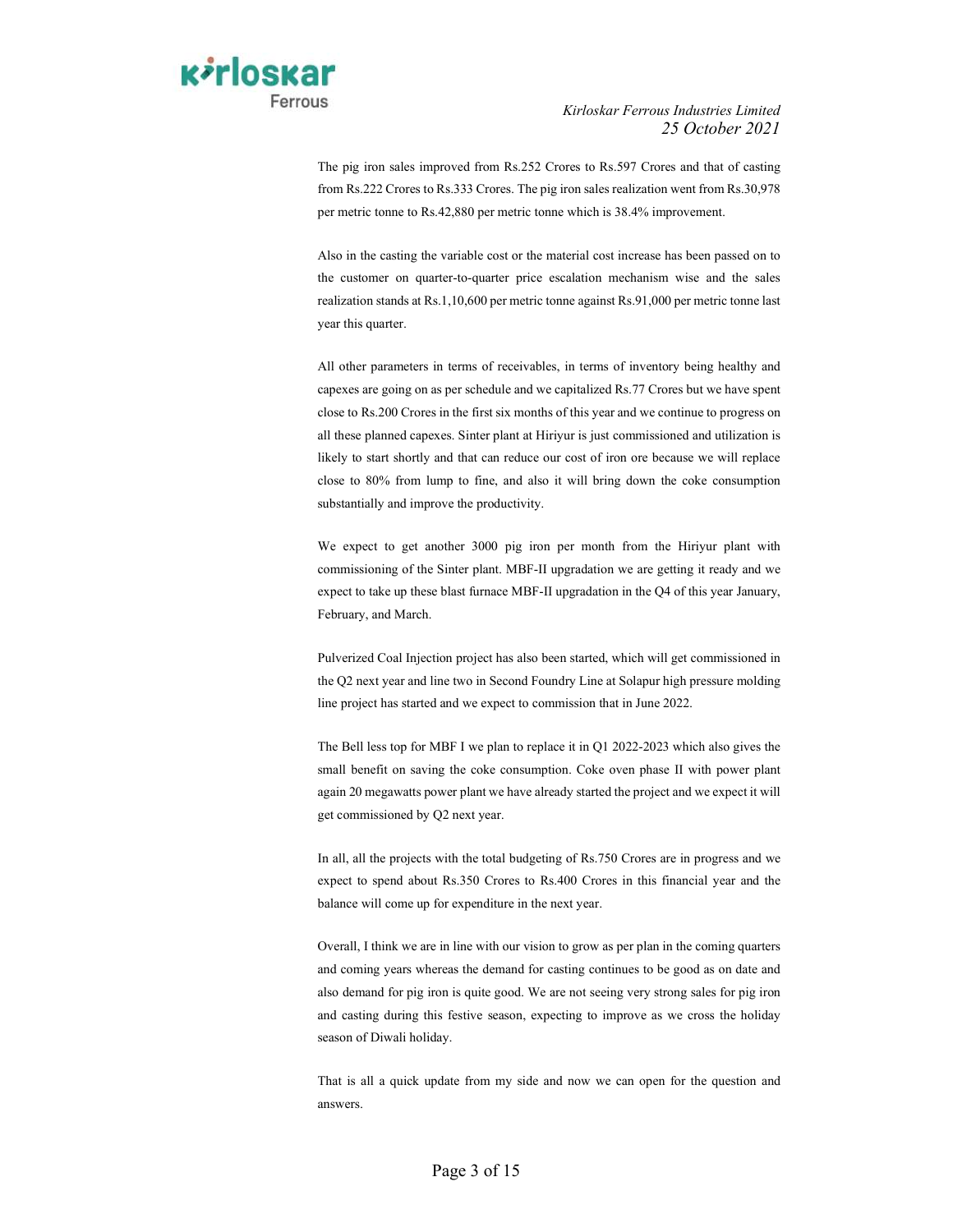

- Moderator: Thank you very much Sir. Ladies and gentlemen, we will now begin the question and answer session. Ladies and gentlemen, we will wait for a moment while the question queue assembles. Our first question is from the line of Govindlal Gilada an Individual Investor. Please go ahead.
- Govindlal Gilada: Good afternoon Sir and congratulations for a good set of numbers in tough condition. Basically my question is in the direction that I want to understand the coal prices phenomenally have gone up recently also and concluded quarter Q2 also we have got impact on margins but because of raw material costs have gone up in terms of percentage in spite of passing to some extent the realization also has gone up but net, net some impact is there on margin so now going forward whether you have taken all price increases in casting and pig iron and what is the scenario now Sir seeing this coal prices? You might have some old inventory also so now how much old inventory we have got further and now the current prices is what we are going to buy in due course we are going to consume so net, net next one or two quarters what kind of margin impact will be there? That is what I want to understand Sir basically? Thank you very much.
- R. V. Gumaste: The coal prices have moved substantially starting from July and may be June to July and the coal prices currently have stabilized around \$400, in Australia it will be \$440, CIF India prime coking coal and the other grades could go up to \$ 275 to \$300 CIF. If we look this is the rate at which the coal is available today in the market. The price increases which were going continuously, it has slowed down a bit, but the blended price which could come something like 375 CIF is definitely very high and we are not yet the peaked that level because we had some additional quantities which can take us very close to the year end so up to January and February we have the coal, but they are not at very low prices because they have been booked at various levels of this price increase cycle, but we still have some advantage compared to the market price of very close to \$400. In the meantime, definitely we have been putting our effort to pass on the cost increase to our customers. Some pig iron prices have been increased but they are definitely not in line with the coal price increases. Currently, as we said, we can expect there is some dullness in the market because of extended monsoon as well as because of the festive season we will have to see how it opens up after the Diwali holidays and if market supports we will have to increase the pig iron prices to retain some reasonable margin in pig iron business. Govindlal Gilada: Going ahead, second half comparing the Q1 or comparing Q2 how Q3 and Q4 volume will shape up Sir? Can we expect further increase quarter-toquarter or first half versus second half volume increase in pig iron and casting?
- R. V. Gumaste: You can expect some volume increase coming with commissioning of this sinter plant in Hiriyur, which could be about 2,500 to 3,000 metric tonnes per month which is one volume increase is possible and casting volume increase depends again on the market conditions, but we are putting our efforts to debottleneck and take the capacity utilization to as close to 150,000 metric tonnes per annum as possible. That is the installed capacity with three moulding lines or three foundries what we have and currently our run rate is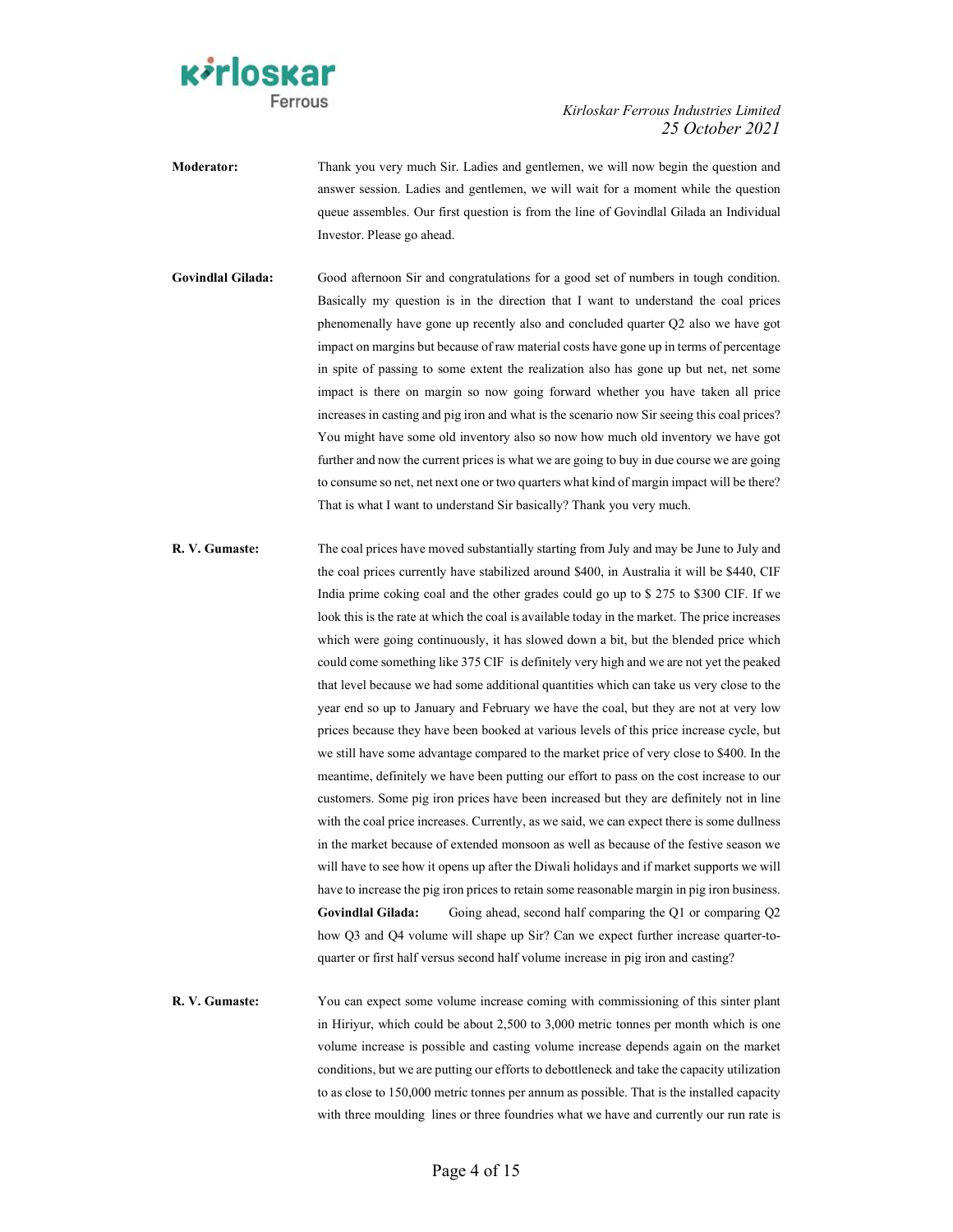

about very close to you can say 30,000 to 31,000 per quarter. That level we are today and we are trying to increase the output in the coming quarters as well. One is support of the market. The other one is debottlenecking projects in the foundry including finishing and dispatch of casting to customers, but on the pig iron side the major increase should come from Hiriyur Sinter Plant and once we complete MBF II upgradation in the month of January, February and March, in that quarter, we will have stoppage of blast furnace for 90 days. After that we can expect additional 3,000 metric tonnes per month from MBF II so in all these two projects can give us close to 70,000 metric tonnes per annum increase in the pig iron output.

- Govindlal Gilada: Casting you told Sir current project is 31,000 per quarter?
- R. V. Gumaste: Casting?
- Govindlal Gilada: Casting if I understood right you told that that 31,000 the metric tonne?
- R. V. Gumaste: Per quarter, 30,000 to 31,000 per quarter that is the current run rate and we have the possibility to go up further in that.
- Govindlal Gilada: Thank you very much Sir.

Moderator: Thank you. Our next question is from the line of Saket Kapoor from Kapoor Company. Please go ahead.

- Saket Kapoor: Good morning Sir. Thank you for the opportunity. Sir firstly on the casting part Sir how was the utilization levels currently you are telling that there is an off season because of the festival so what is the deliverables from the OEMs which we are catering to in terms of the casting?
- R. V. Gumaste: Yeah I just mentioned that against usable capacity of 36,000 to 37,000 metric tonnes per quarter we have reached a level of 30,000 metric tonnes per quarter so we have another possibility of 10% to 20% increase in the capacity utilization with the existing molding lines and we have customer interest and we are regularly adding the new components of our valuable customers. We are adding the new customers. In this last quarter, we added one customer and also we are increasing the share of business and we expect that within the next two to three quarters we should be at least able to take the utilization level by up to 35,000 metric tonnes per quarter. That is the effort we are putting to increase the capacity utilization in the existing three foundries and we also look forward that Q2 of next year we will have our fourth foundry in operation and that will join the production and thereby our effort is before that foundry becoming operational how we can go to at least 90% of 150,000 metric tonnes as the capacity utilization of the existing three foundries.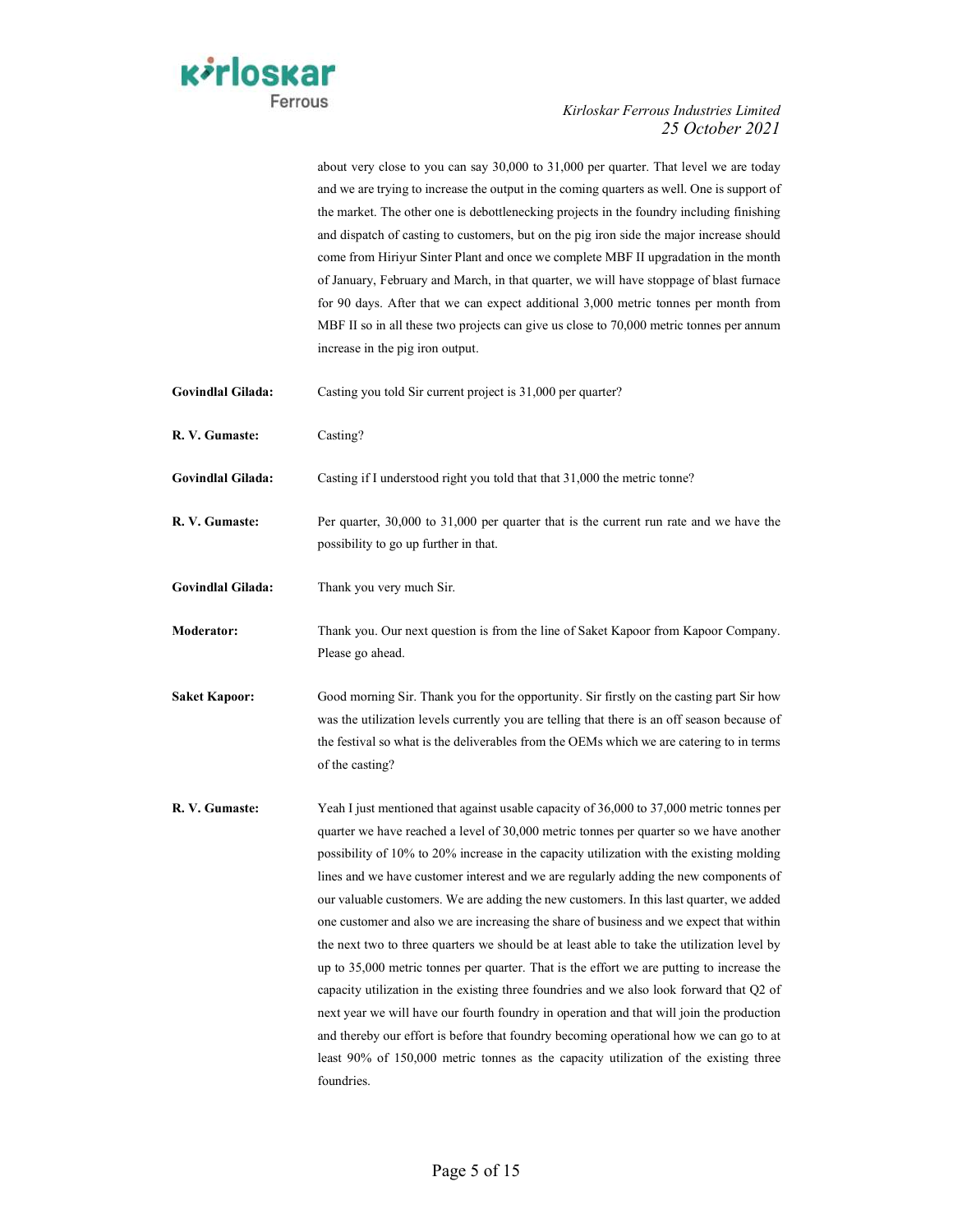

Saket Kapoor: Before hitting that new capacity, we should be there at 90% for the existing one?

R. V. Gumaste: At least 90% and that 10% can be for the continuous improvement.

Saket Kapoor: Sir currently which industries which you are catering are showing major gains whether it is tractors, railways, or the medium commercial vehicles where is the demand major thrust in the demand and where are the shortfalls if you could elaborate more? How is market getting shaped up in terms of demand going forward because I think so last one year has been all demand led and pent up demand so over that base what are your client's expectations are going forward Sir?

R. V. Gumaste: Definitely, the demand has been sluggish on the passenger auto, not that great and strong also because of the semiconductor availability issues and customers have not been able to fully capitalize on the demand to convert into production and sale. Last seven, eight months all casting demands were lead by tractors and also there has been good demand pull and demand increase, in commercial auto deemed exports. A lot of quantity is going into that. Basically we produce and our customers either make the vehicle and export or make the engine and deemed export commercial vehicle sector. Also there is a demand growth coming from the infrastructure customers who are in the earthmoving equipments and also good demand pickup from the stationary or off highway engine people as well. So I would say that it is a combination of all this, which allowed us in the last quarter to load the foundries full and right now if you ask me some sluggishness during this season and we have to see how it goes after the Diwali holidays.

Saket Kapoor: Sir to conclude Sir September the utilization levels were in the vicinity of 85% to 90%?

- R. V. Gumaste: Around 85% to 90% yes. Some more push is possible and that is what we are doing.
- Saket Kapoor: Sir lastly you told about the deemed export parts? What portion of our sales in the casting business is direct export Sir?
- R. V. Gumaste: There are castings. It means casting exports are happening but we are not doing the export. Our customers are doing. They may be OEMs, but it is deemed export and not going into the Indian commercial vehicles, but it is going abroad to Germany, Brazil, Indonesia, Japan, etc.
- Saket Kapoor: A very small point Sir. This other expenses line item has moved up a bit with the comparison with revenues so any one off items that has been debited for this quarter or this is the general trend depending upon the revenue on the topline of Rs.958 Crores the other expenses are at Rs.162 Crores? This line item has any one off items exceptional or it is the same Sir?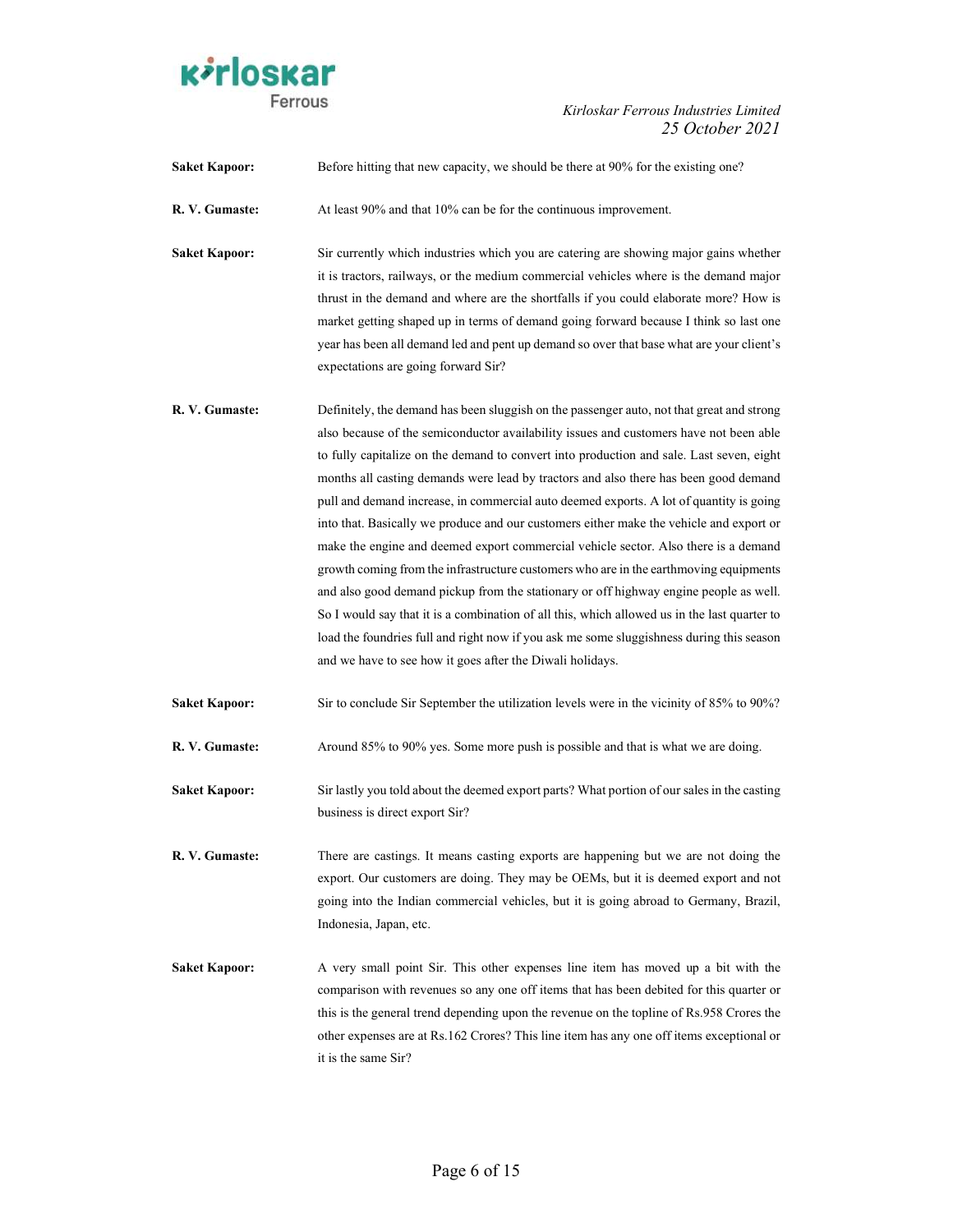

| R. V. Gumaste:        | I do not know one of them could be typically volume related in terms of dealer<br>commission on the pig iron as volume increase if it goes up that is one and the second<br>item is the power consumption in the foundries, which also use volume related. I think<br>these are the two big components in the other expenses.                                                                                                                                                                                                                                                                                                                                                                                                                                                                                                                                                                                                                                                                                                                                                                                                                                                                       |
|-----------------------|-----------------------------------------------------------------------------------------------------------------------------------------------------------------------------------------------------------------------------------------------------------------------------------------------------------------------------------------------------------------------------------------------------------------------------------------------------------------------------------------------------------------------------------------------------------------------------------------------------------------------------------------------------------------------------------------------------------------------------------------------------------------------------------------------------------------------------------------------------------------------------------------------------------------------------------------------------------------------------------------------------------------------------------------------------------------------------------------------------------------------------------------------------------------------------------------------------|
| <b>Saket Kapoor:</b>  | About our fuel mix Sir what portion?                                                                                                                                                                                                                                                                                                                                                                                                                                                                                                                                                                                                                                                                                                                                                                                                                                                                                                                                                                                                                                                                                                                                                                |
| R. V. Gumaste:        | You talked about fuel?                                                                                                                                                                                                                                                                                                                                                                                                                                                                                                                                                                                                                                                                                                                                                                                                                                                                                                                                                                                                                                                                                                                                                                              |
| <b>Saket Kapoor:</b>  | Yes Sir power?                                                                                                                                                                                                                                                                                                                                                                                                                                                                                                                                                                                                                                                                                                                                                                                                                                                                                                                                                                                                                                                                                                                                                                                      |
| R. V. Gumaste:        | Actually last quarter was very great quarter. If you look at the power and fuel it used to<br>be a last year second quarter was 4.5% but this year Q2 we are at 2.5% power and fuel,<br>a phenomenal improvement and actually we also affectively reduce the employer related<br>expenses as a percentage of change because of the growth in the volumes and they really<br>helped us in terms of maintaining the EBITDA and PBT in good shape in spite of actually<br>RMSP went up from 61.5% to 70.3%. Percentage wise it is 80.8% increase in the raw<br>material costs from India RMSP, but we got advantage in power and fuel from 4.4% to<br>2.5% ERE from 5% to 3.4%, 1.6% decrease compared to last year quarter, and 3.6% in<br>previous quarter, direct between these two components and many other components<br>affecting that is why PBT as a percentage which was 17.4% came to 16.8%, effect of<br>0.6% whereas RMSP effective 8.8% so internal efficiency in terms of productivity<br>increase and in terms of controllable cost reductions in terms of power, fuel, employer<br>related expenses really helped us in mitigating the material cost and control the<br>contribution. |
| <b>Saket Kapoor:</b>  | This power reduction from 4.5% to 2% the factors which are attributable are sustainable<br>or was it one off? What contributed to it the significant reduction?                                                                                                                                                                                                                                                                                                                                                                                                                                                                                                                                                                                                                                                                                                                                                                                                                                                                                                                                                                                                                                     |
| R.V. Gumaste:         | It is because of better utilization of power generated from the coke oven and we expect<br>it is sustainable improvement.                                                                                                                                                                                                                                                                                                                                                                                                                                                                                                                                                                                                                                                                                                                                                                                                                                                                                                                                                                                                                                                                           |
| <b>Saket Kapoor:</b>  | Thank you for the elaborate answers Sir and all the best to you Sir and festive greetings<br>to you. Thank you.                                                                                                                                                                                                                                                                                                                                                                                                                                                                                                                                                                                                                                                                                                                                                                                                                                                                                                                                                                                                                                                                                     |
| Moderator:            | Thank you. Our next question is from the line of Chetan Phalke from Alpha Invesco.<br>Please go ahead.                                                                                                                                                                                                                                                                                                                                                                                                                                                                                                                                                                                                                                                                                                                                                                                                                                                                                                                                                                                                                                                                                              |
| <b>Chetan Phalke:</b> | Thank you for the opportunity. Sir just two questions; one have you added any new<br>customers during the quarter or in the last six months per se?                                                                                                                                                                                                                                                                                                                                                                                                                                                                                                                                                                                                                                                                                                                                                                                                                                                                                                                                                                                                                                                 |
| R. V. Gumaste:        | I just mentioned that we have added one new customer.                                                                                                                                                                                                                                                                                                                                                                                                                                                                                                                                                                                                                                                                                                                                                                                                                                                                                                                                                                                                                                                                                                                                               |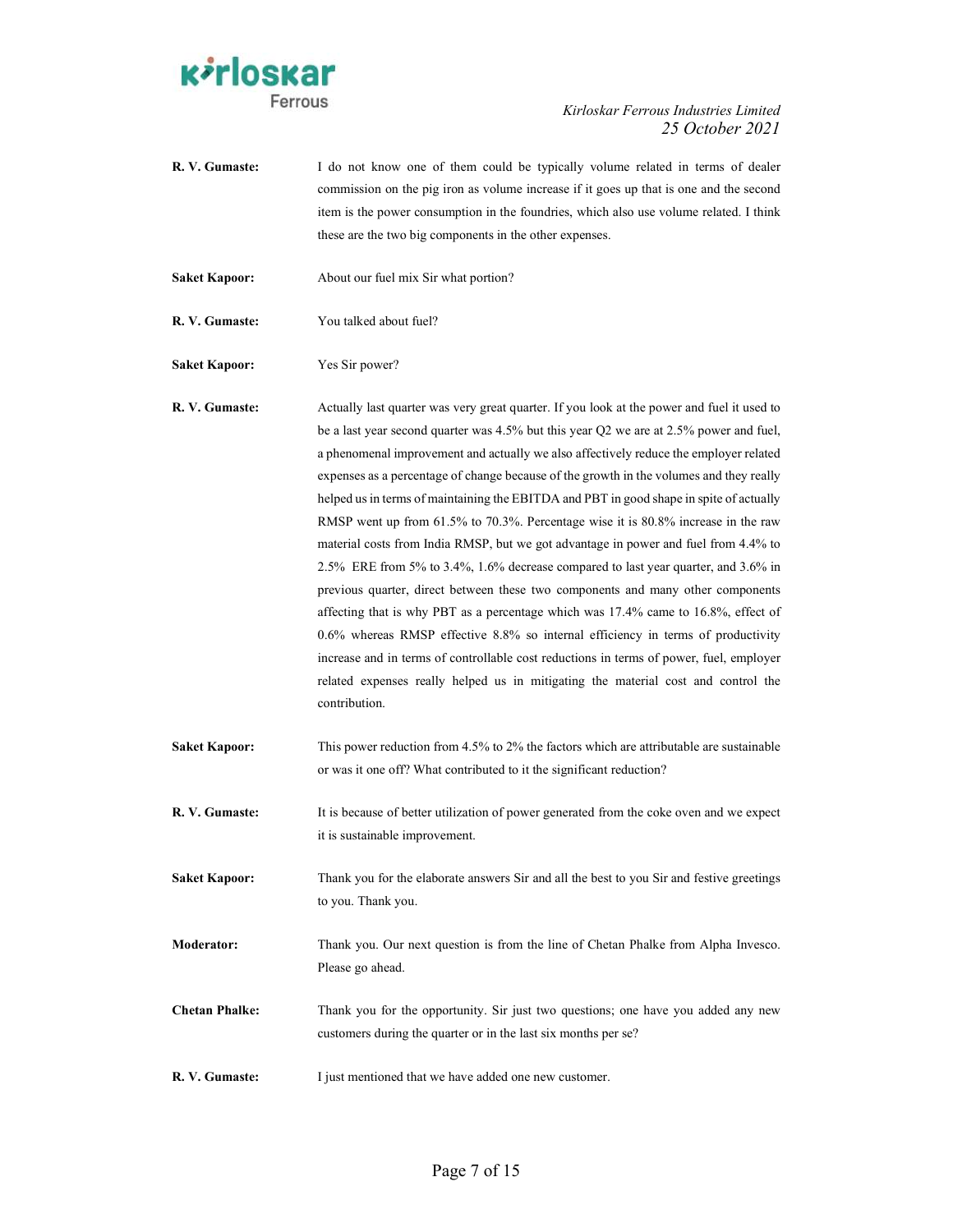

| <b>Chetan Phalke:</b> | Okay and is it a passenger vehicle or commercial vehicle or tractors if we can talk about<br>it?                                                                                                                                                                                                                                                                                                                                                                                                                                                                                                                                                                                                                                                                                 |
|-----------------------|----------------------------------------------------------------------------------------------------------------------------------------------------------------------------------------------------------------------------------------------------------------------------------------------------------------------------------------------------------------------------------------------------------------------------------------------------------------------------------------------------------------------------------------------------------------------------------------------------------------------------------------------------------------------------------------------------------------------------------------------------------------------------------|
| R. V. Gumaste:        | I think it is from the engine manufacturer/tractors.                                                                                                                                                                                                                                                                                                                                                                                                                                                                                                                                                                                                                                                                                                                             |
| <b>Chetan Phalke:</b> | Just one more thing Sir. I think some time back we spoke about getting into passenger<br>vehicles casting as well so is there any difference between the realizations for passenger<br>vehicle casting vis-à-vis tractor castings or other engine castings?                                                                                                                                                                                                                                                                                                                                                                                                                                                                                                                      |
| R. V. Gumaste:        | No major difference basically difference is the passenger vehicle casting blocking it.<br>They are Euro VI a little bit more complicated, water jacketed and now tractors are also<br>falling, but with a gap. Similar but I would say passenger vehicle castings are more<br>critical than tractor castings.                                                                                                                                                                                                                                                                                                                                                                                                                                                                    |
| <b>Chetan Phalke:</b> | That is it from my end. Thank you and all the best.                                                                                                                                                                                                                                                                                                                                                                                                                                                                                                                                                                                                                                                                                                                              |
| <b>Moderator:</b>     | Thank you. Our next question is from the line of Bharat Sheth from Quest Investment.<br>Please go ahead.                                                                                                                                                                                                                                                                                                                                                                                                                                                                                                                                                                                                                                                                         |
| <b>Bharat Sheth:</b>  | Good afternoon Sir and congratulations on good set of numbers. Sir, on casting side<br>when do we expect that debottlenecking to happen so we can reach I mean 150,000<br>capacity?                                                                                                                                                                                                                                                                                                                                                                                                                                                                                                                                                                                              |
| R.V. Gumaste:         | Two or three important points, one is that we had to complete the debottlenecking<br>projects. I would say that most of them are in place and some of them will get completed<br>in couple of months. That is why we are pushing all the teams to enhance the output and<br>sales. Second thing is also this different sectors going up and down though they are ready<br>but cannot produce and sell because of certain sectors going up and down that is why I<br>feel that though we can produce theoretically 100% but there are three foundries and<br>there are many sectors, I expect 90% of this can be utilized 135,000, I think we are geared<br>up to do that next year itself so that we need to utilize close to full capacity before the<br>fourth line coming in. |
| <b>Bharat Sheth:</b>  | Realization has improved Q-O-Q also so how much is on account of product mix, how<br>much is on account of additional machining contribution and how much is on account of<br>the cost increase if you can broadly rather than I mean trend wise if you can explain?                                                                                                                                                                                                                                                                                                                                                                                                                                                                                                             |
| R.V. Gumaste:         | Basically we are enhancing the machining but our machining values are quite limited<br>even today. Our machining value in the six months is about 15 Crores so it is yet to play<br>a free significant role we are at around 12%, 13%, 14% machining of castings. We have<br>to increase and that is done, how much is the impact of machining and most of the price<br>increase is definitely, major lion's share is on account of cost increase of the input raw<br>materials and all the new components what we are developing better castings, Euro VI                                                                                                                                                                                                                       |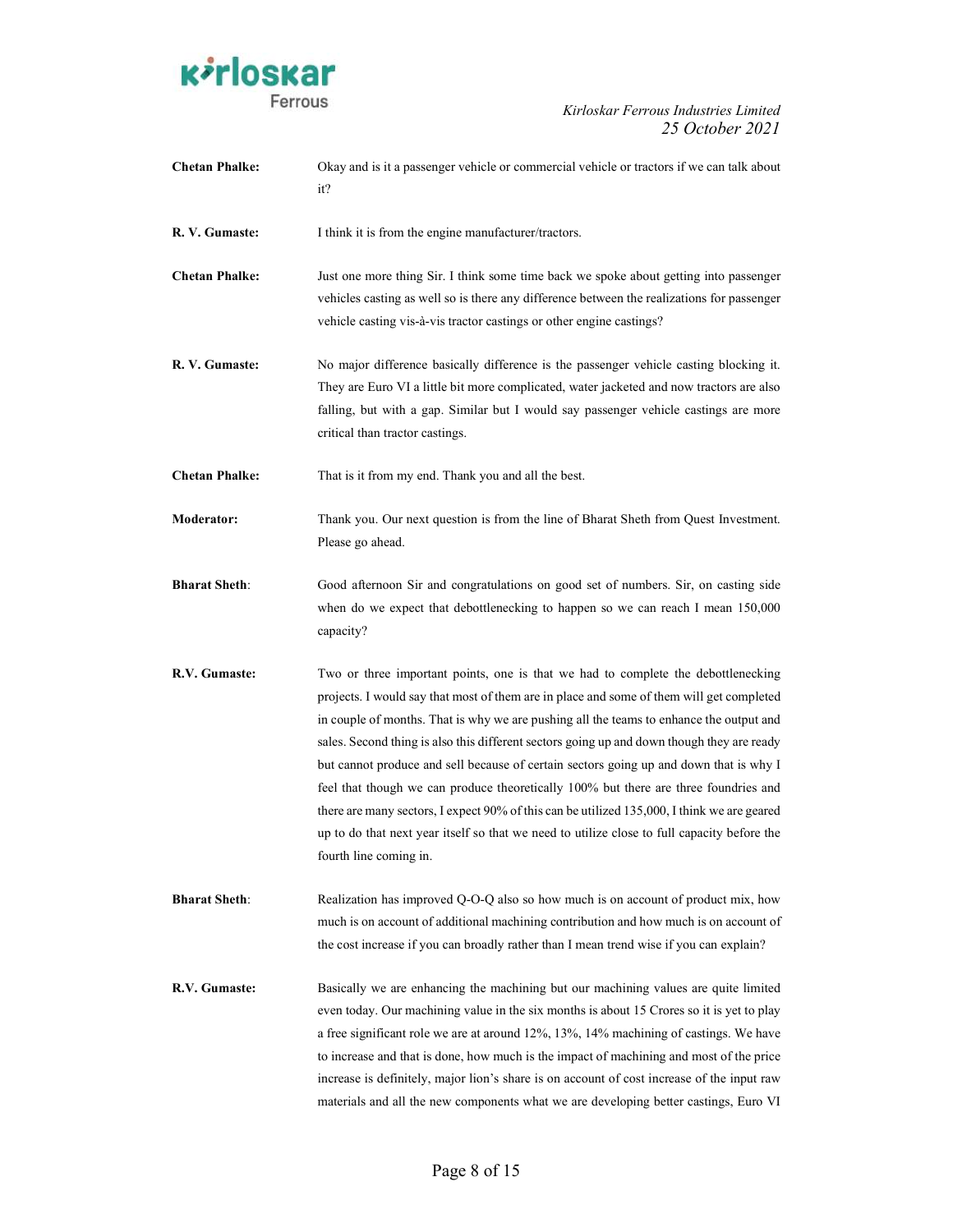

castings and they are at better pricing level so all the new additions will increase the sales realization improvement.

- Bharat Sheth: So that will be from next year onward or Q4 onward?
- **R.V. Gumaste:** No every quarter to quarter something is getting added, it is a continuous process not a cut off process.
- Bharat Sheth: How much is in this quarter, I mean pig iron contribution is form the Hiriyur plant?
- R.V. Gumaste: I think we have added about 50 Crores to EBITDA from Hiriyur.
- **Bharat Sheth:** Volume wise out of 139,000 is?

R.V. Gumaste: Out of 139,000 about 40,000 which in this quarter from Hiriyur.

- Bharat Sheth: Okay so where I believe at current because still Sinter plant is not in place and coal pulverization and efficiency improvement I mean the measure we are taking is not reflected and has maybe a pig iron margin is little lower than the overall this work in existing plants?
- R.V. Gumaste: I think what has to be compared is not just Q1. You have to compare with respect to stable operations of earlier years and earlier quarters. One has to see that pig iron and casting businesses as we said that before this commodity cycle or commodity boom we said that we were at 9% EBITDA and we had talked about achieving 9% to 19% EBITDA in this business and so I think one should not see keeping in mind only the Q1 results. Q1 were a combination of very low coal prices and increased pig iron prices and I do not think that those are normal levels of EBITDA and profitability. Having said that our vision and goal is very clear that we create the output productivity and go to say 7 lakhs tons of hot metal production and 200,000 casting production and also move towards increased sales and that should support us at higher levels of profitability and EBITDA from all over the business.
- Bharat Sheth: Once all these coke oven II and everything will be in the place I mean Sinter plant as well as coal pulverization so we will expect to gradually improve pig iron margin irrespective I mean so on the cost side so one another market side whatever I mean play is a different game so we expect continuous improvement in pig iron margin also. Is that fair understanding?
- R.V. Gumaste: Absolutely, now we continue to be focused for pig iron cost reducing the cost as one of the very key things along with that we get benefit of productivity increase.
- Bharat Sheth: We will be ready that with that in somewhere in the second half of the next FY?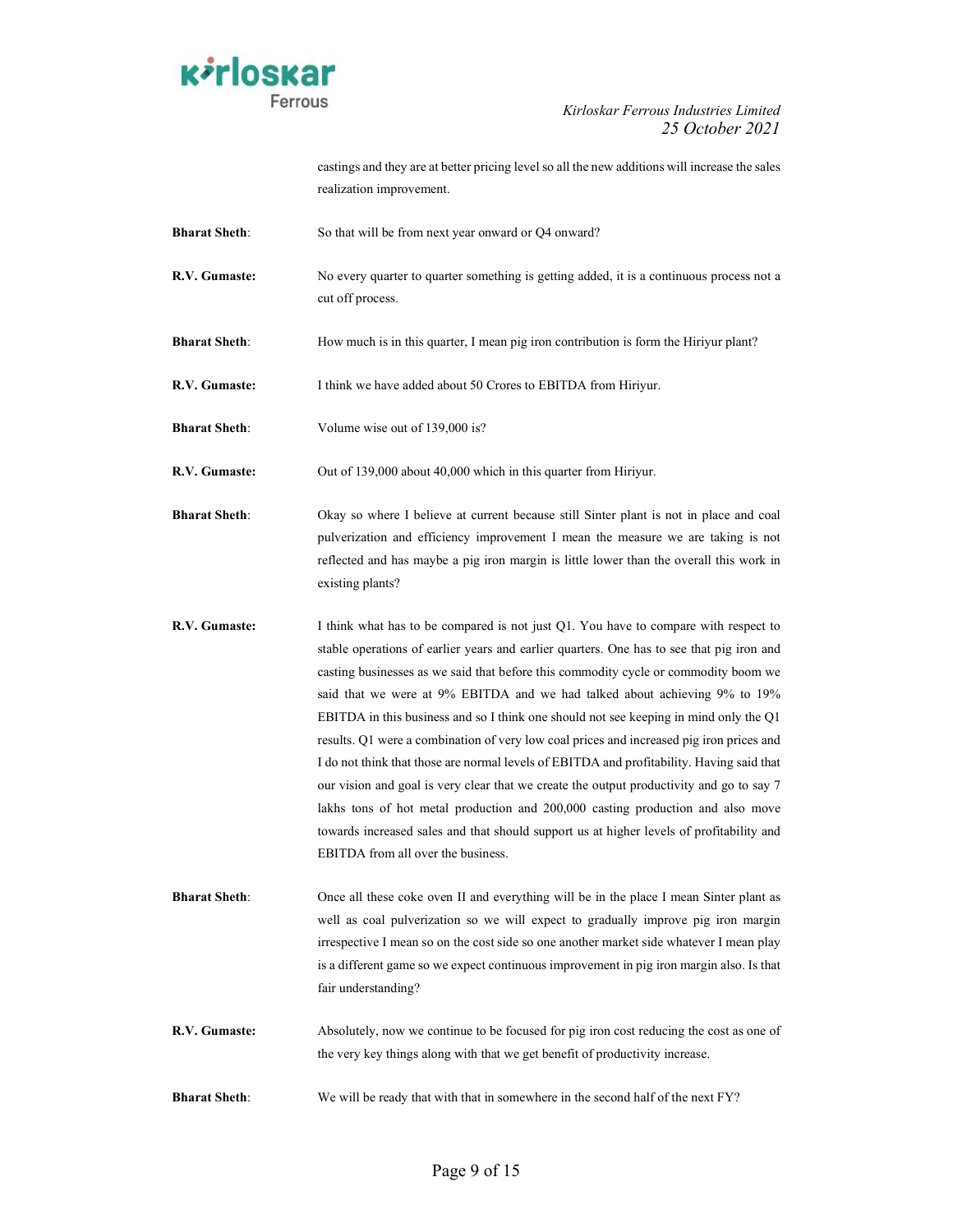

R.V. Gumaste: Most of the project what I mentioned will all get completed within next one year. Bharat Sheth: Thank you very much. Moderator: Thank you. The next question is from the line of Sahil Sanghvi from Monarch Networth Capital. Please go ahead. Sahil Sanghvi: Congratulations on amazing performance on the turnover side. I have two questions one, once we get the forest clearance for the mine how long will it take for us to use the volumes which we extract from there? I just want to understand is it possible to get some captive iron ore this year or will we get the major benefits from next year how much in the timings between getting the forest clearance and using the captive iron ore? R.V. Gumaste: One of the aspect pending is the forest clearance but there are couple of other intricacies along with forest clearances and is it possible to complete all pending points in couple of months and let us say in a quarter and we can be left with one more quarter to use the iron ore and per quarter we require current run rate is 50,000, hot metal production per month but approximately into 1.6, 85,000 to 80,000 x 3 is 2.5 lakhs ton I can consume theoretically in one and our first year clearances of the order of 250,000. In one quarter also we can move on the iron ores and ensure that we do not lose anything what is permitted to us even if you get full quarter and then once we complete first year operations of the mines, we can try and get the enhancement in the production to say up to 5 lakhs ton or 7 lakhs ton but that is for the next year so I would say that even substantial benefit can come if we are permitted to operate for one quarter or we have time of at least one quarter to operate. So looking forward let us hope the mines will get cleared. In one of the mines we have already produced certain quantity and kept it but without forest clearance being live we cannot move it so we are waiting for it. Sahil Sanghvi: Right Sir. Thank you. Just carry forward that question on that so for the next year will we again need to apply for any kind of clearances to ramp up the mining output? R.V. Gumaste: No. the forest clearance once we get it, it is for the life of the mine but bureau of mines which regulates the approval quantity that definitely requires some approval but it is not forest clearance, environmental clearance. Sahil Sanghvi: Thank you Sir. My second question is that we have been seeing the realization for casting moving up substantially from the levels Rs.90 to Rs.95 per kg has almost come to Rs.110 now so Sir is there some any kind of upper cap or any kind of rules or regulations in the quarterly pass on mechanism which limits the hikes that you keep on digging because next 2 quarters we will see coking coal and coke price hikes coming up so is there any kind of upper limit on this or we continue to get this as per the raw material cost movement?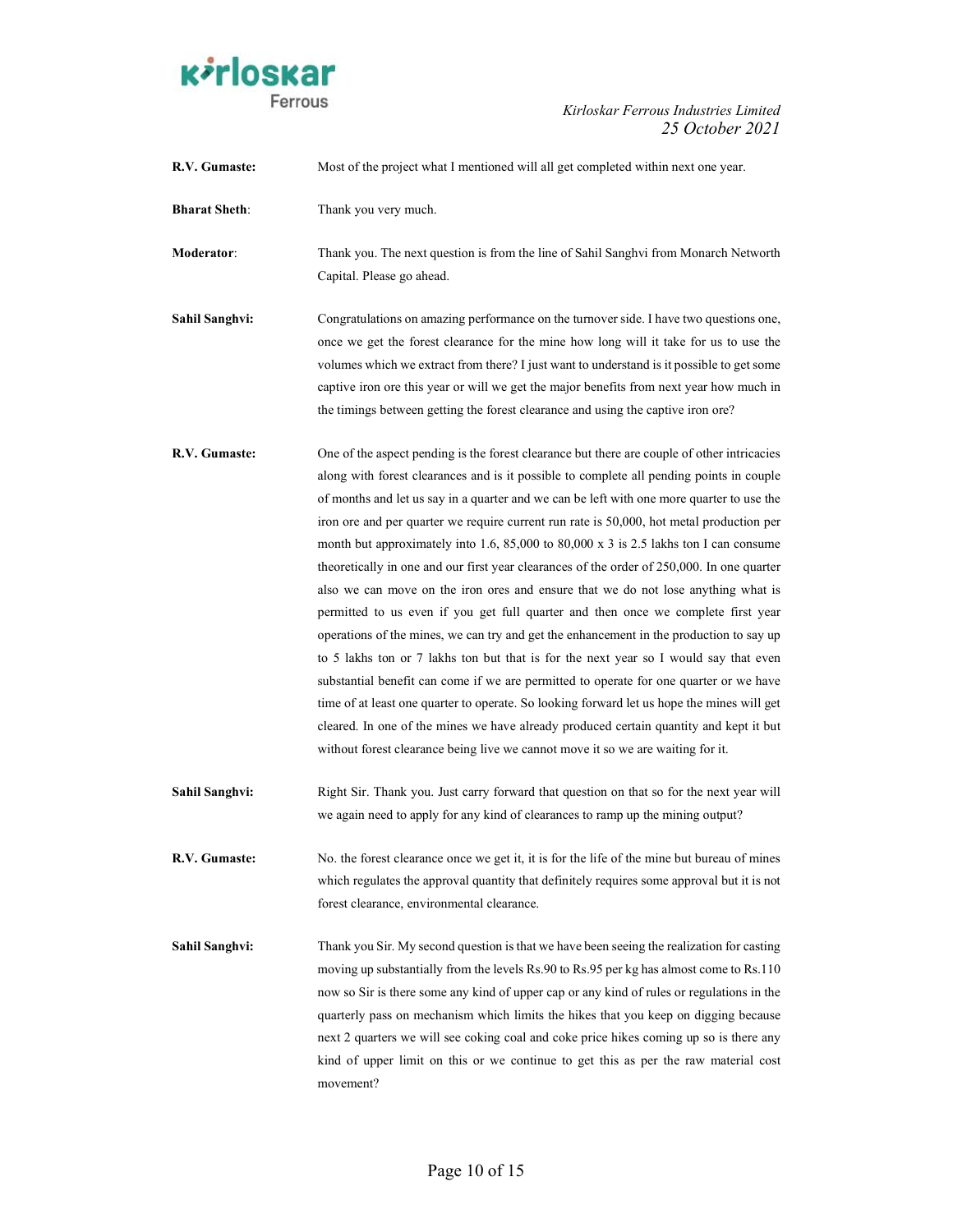

| R.V. Gumaste:          | There is no cap. in mechanism of escalation or variance. If there is any increase there<br>will be an increase in the price. If there is a decrease, there is a decrease in the price of<br>casting, there is no limit both the sides. I hope I answered the question for you?                                                                                                                                                                                                                                                                                                                                                                                                           |
|------------------------|------------------------------------------------------------------------------------------------------------------------------------------------------------------------------------------------------------------------------------------------------------------------------------------------------------------------------------------------------------------------------------------------------------------------------------------------------------------------------------------------------------------------------------------------------------------------------------------------------------------------------------------------------------------------------------------|
| <b>Sahil Sanghvi:</b>  | Thank you.                                                                                                                                                                                                                                                                                                                                                                                                                                                                                                                                                                                                                                                                               |
| <b>Moderator:</b>      | Thank you. The next question is from the line of Yash Chandak an individual investor.<br>Please go ahead.                                                                                                                                                                                                                                                                                                                                                                                                                                                                                                                                                                                |
| <b>Yash Chandak:</b>   | Congratulations Sir for greatest number. I am sorry Sir if I missed this already but could<br>you please give us guidance on what are the volume for pig iron sales and what margins<br>are we making right now and what is the expected margin of all the projects which you<br>said will be completed in the next year?                                                                                                                                                                                                                                                                                                                                                                |
| R.V. Gumaste:          | Basically margins greatly depend on various commodity and market forces. When we<br>complete the various projects we are clear that we would increase the output from current<br>run rate of 6 lakhs to 7.2 lakhs ton of pig iron and castings with the fourth foundry vision<br>we will go up to 200,000 tons of castings and another thing as we are completing the<br>project like Sinter plant, it reduces the lump ore consumption, similarly coke<br>consumption and definitely we have also the benefits of reducing the cost and thereby<br>support us in improving the margins and basically all out efforts to maintain kind of<br>margins we have with the increased volumes. |
| <b>Yash Chandak:</b>   | Like you said that our pig iron realization for this quarter was roughly 43,000 so what<br>percentage are we realizing on that margin like 10%, 20%, 30% if you could give an<br>indication on the pig iron side?                                                                                                                                                                                                                                                                                                                                                                                                                                                                        |
| R.V. Gumaste:          | I do not work with margin what you say. I do not have those figures with me. I do not<br>have split up of margin in casting, margin in pig iron, do not work like that. Thank you<br>very much.                                                                                                                                                                                                                                                                                                                                                                                                                                                                                          |
| Yash Chandak:          | Thanks.                                                                                                                                                                                                                                                                                                                                                                                                                                                                                                                                                                                                                                                                                  |
| <b>Moderator:</b>      | Thank you. The next question is from the line of Abhishek Ghosh from DSP Mutual<br>Fund. Please go ahead.                                                                                                                                                                                                                                                                                                                                                                                                                                                                                                                                                                                |
| <b>Abhishek Ghosh:</b> | Thank you so much for the opportunity. Sir just two questions in terms of we have seen<br>royalty increase lot of in terms of iron ore for lot of the manufacturers so how is the<br>competitive intensity of pig iron and the pricing because of that any implications in the<br>market place that you are seeing any thoughts around that sir?                                                                                                                                                                                                                                                                                                                                         |
| R.V. Gumaste:          | On the royalty, I think whatever iron ore we have used they are all purchased from e-<br>auction from the other mining companies and whatever applicable royalty we have paid                                                                                                                                                                                                                                                                                                                                                                                                                                                                                                            |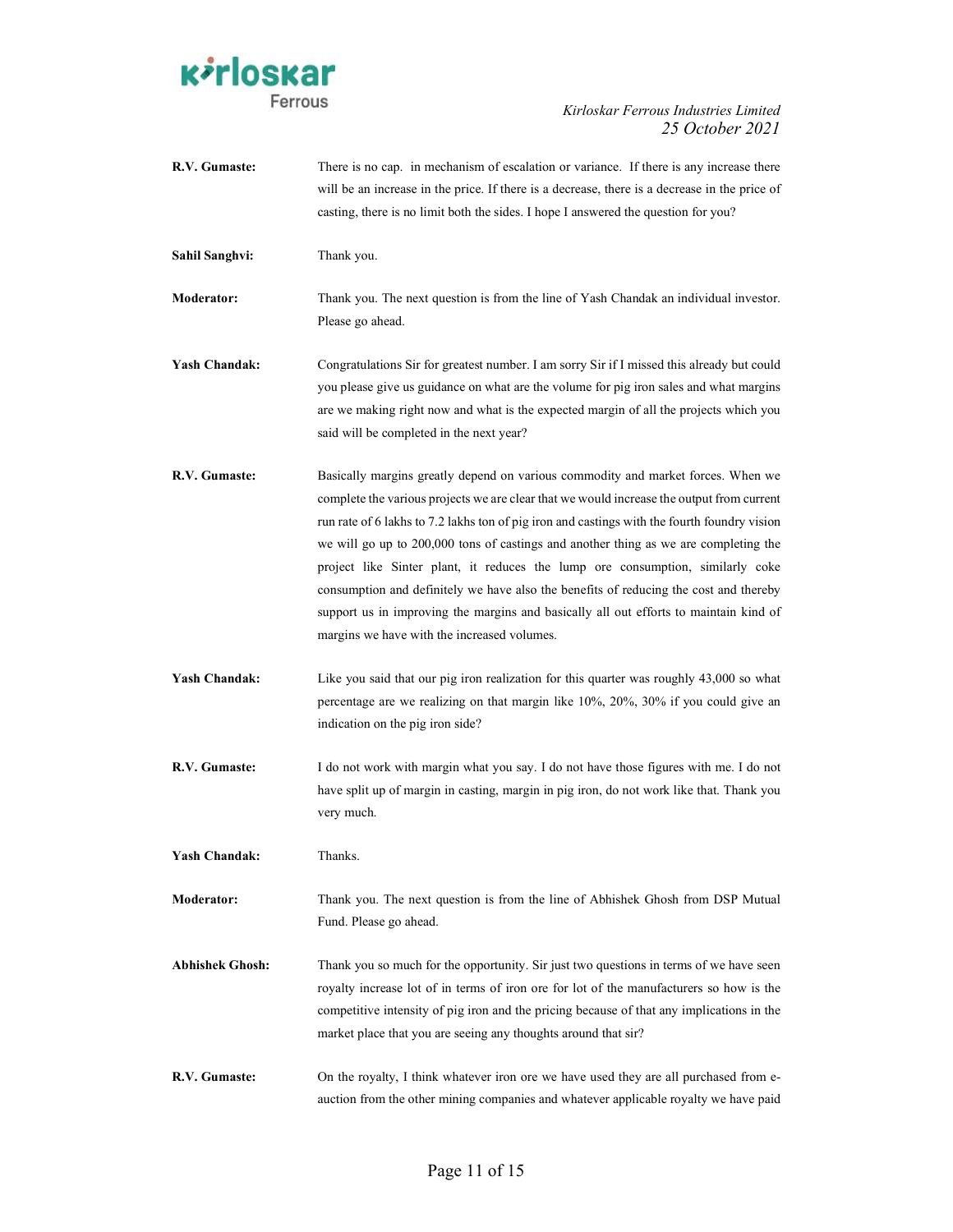

and then purchased and already it has gone into the cost and it is already into the cost at least for our company. This point number one and point number two is currently as you know it is not only iron ore and iron ore royalty, it is also coal so the cost pressures are there but as you know markets I still do not see as very supportive and hopefully should improve coming weeks and we expect that we should be able to pass on the cost increase impact on the pig iron but right now we have not increased the prices for this month and last month so there is a pressure of cost on us as we have not passed on fully.

- Abhishek Ghosh: Sir the other thing is in terms of most of your project that you have taken off 600 Crores, 700 Crores of capex over next 12 months and you will be generating close to 400 Crores of cash flow every year so any thoughts on the long-term, medium term capital allocation how we are going to look at this?
- R.V. Gumaste: I would only say that one is we have already taken up the 700 Crores, which we will complete these projects within next one year. So you can say about 350 Crores to 400 Crores of spending this year and balance in the next year in terms of cash flow on the capexes and as we have already stated we are definitely looking at value addition on pig iron in terms of either steel or in terms of ductile iron pipes these are the stated aspirations but we are also definitely looking at what else can be done and I am quite sure that we will bring out very innovative projects for KFIL to keep this company growing and we would like to work towards our goal of making KFIL US \$1 billion dollar company.

Abhishek Ghosh: Thank you so much and wish you all the best.

- Moderator: Thank you. The next question is from the line of Abhisar Jain from Monarch AIF. Please go ahead.
- Abhisar Jain: Congratulations for a good performance. Sir my question is on Hiriyur, can you mention that right now what are the lumps and fines mix that you are using at Hiriyur plant, right now?
- R.V. Gumaste: At Hiriyur it is 100% lumps.
- Abhisar Jain: Sir now since you are commissioning the Sinter you mentioned that 80% you will replace lumps with fines is it?
- R.V. Gumaste: I mean 70% to 80% of lumps will be replaced by fines.
- Abhisar Jain: Right and Sir so how much savings do you forecast on that because I think the price difference between lumps and fines will be more than Rs.2000 per ton if I am not wrong?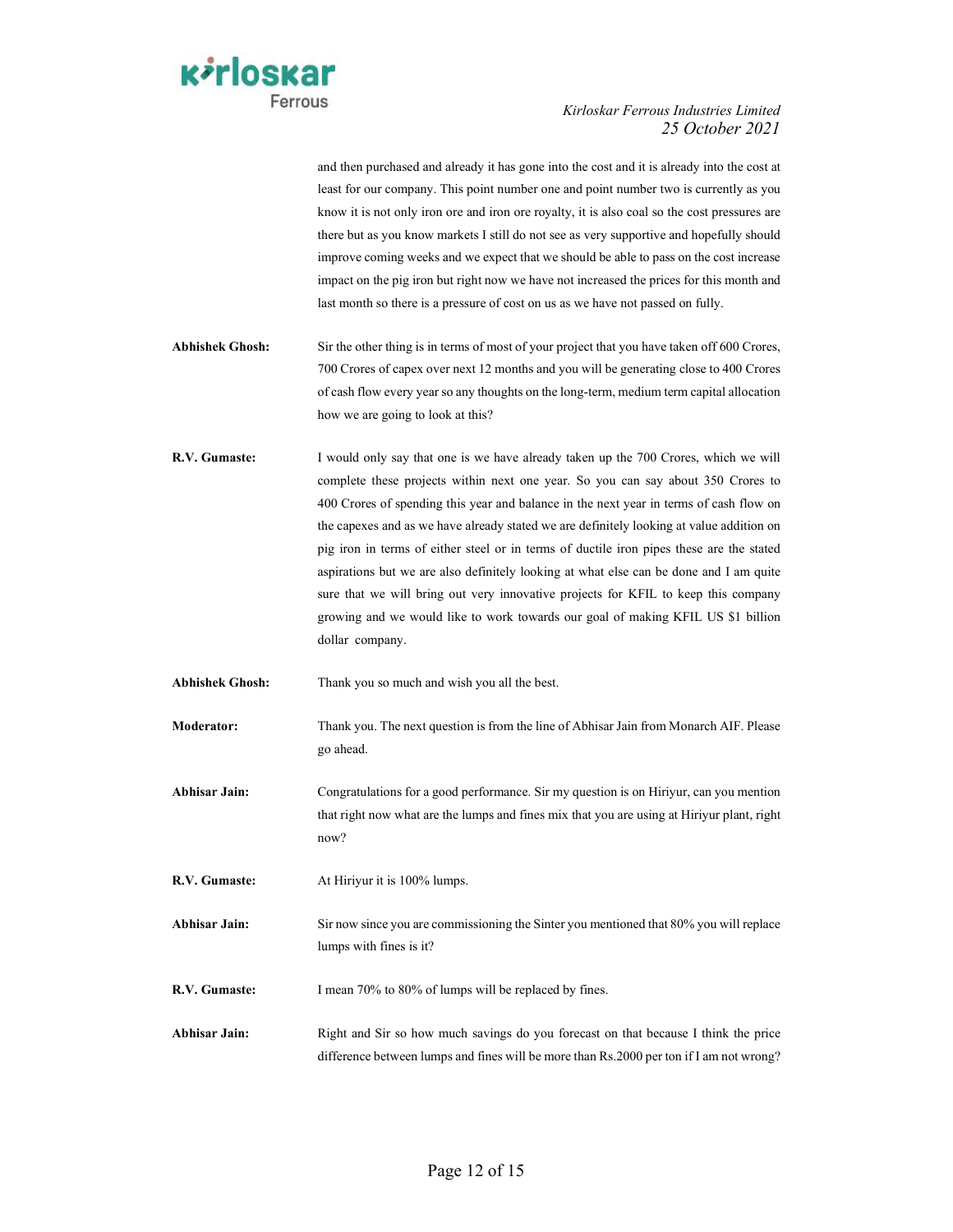

R.V. Gumaste: I just mentioned there are three components of savings or cost reductions which should come, one is iron ore lumps going to fine almost like 1.1 ton per ton of hot metal, coke consumption should get reduced by almost Rs.80 to Rs.90 kg per ton of hot metal and productivity increased of at least Rs.2,500 to Rs.3,000 per ton minus side will be cost incurred in Sinter making. Abhisar Jain: Right and Sir this plant is already commissioned? **R.V. Gumaste:** It is commissioned but still major productions are yet to happen and we are in the process of fine tuning the equipments and putting the Sinter into use. I expect it should go to smooth operation from December. Abhisar Jain: Second question, just from the previous question on the iron ore royalty front just wanted to understand that once our captive mine start you know I understand there has been an inordinate delay in getting the approvals but whenever we start that we will also be getting the benefit of lower royalty because the captive mines have lower royalty of outgo versus when you buy from the third party merchant miners right? R.V. Gumaste: We will be paying the normal royalty not the higher royalty. Abhisar Jain: Sir that royalty difference itself is 150% versus third party outsourcing versus captive? **R.V. Gumaste:** Two components, one is I think 15% is the regular royalty and of course as we have taken this mines in the e-auction whatever is the percentage of sharing that goes to the government, 36% and 56% whatever. It could be hopefully still the advantage compared to market price. Abhisar Jain: Second question is on this coking coal size while we said that you know the spot blended average is almost \$375 and we do have some lower cost but still that sequentially we will be seeing a decent jump in the blended cost for our input. Sir once in H1 would not be fair to assume that the H2 coking coal cost would be higher by more than \$120 to \$120 for us? R.V. Gumaste: I think every month there would be gradual increase in the applicable coal prices because something is in been shipping something is in the port and first come first consumption what we are booking, subsequent months there will be increase in the effective coal prices which goes into the consumption and it will go up to whatever we have booked earlier, goes up to \$300 from maybe \$150 to \$160 what has gone in the September. Abhisar Jain: Understood Sir and just last quickly on the casting side is the price hikes still coming through or there is lot of resistance from the customers? R.V. Gumaste: I could not get your question.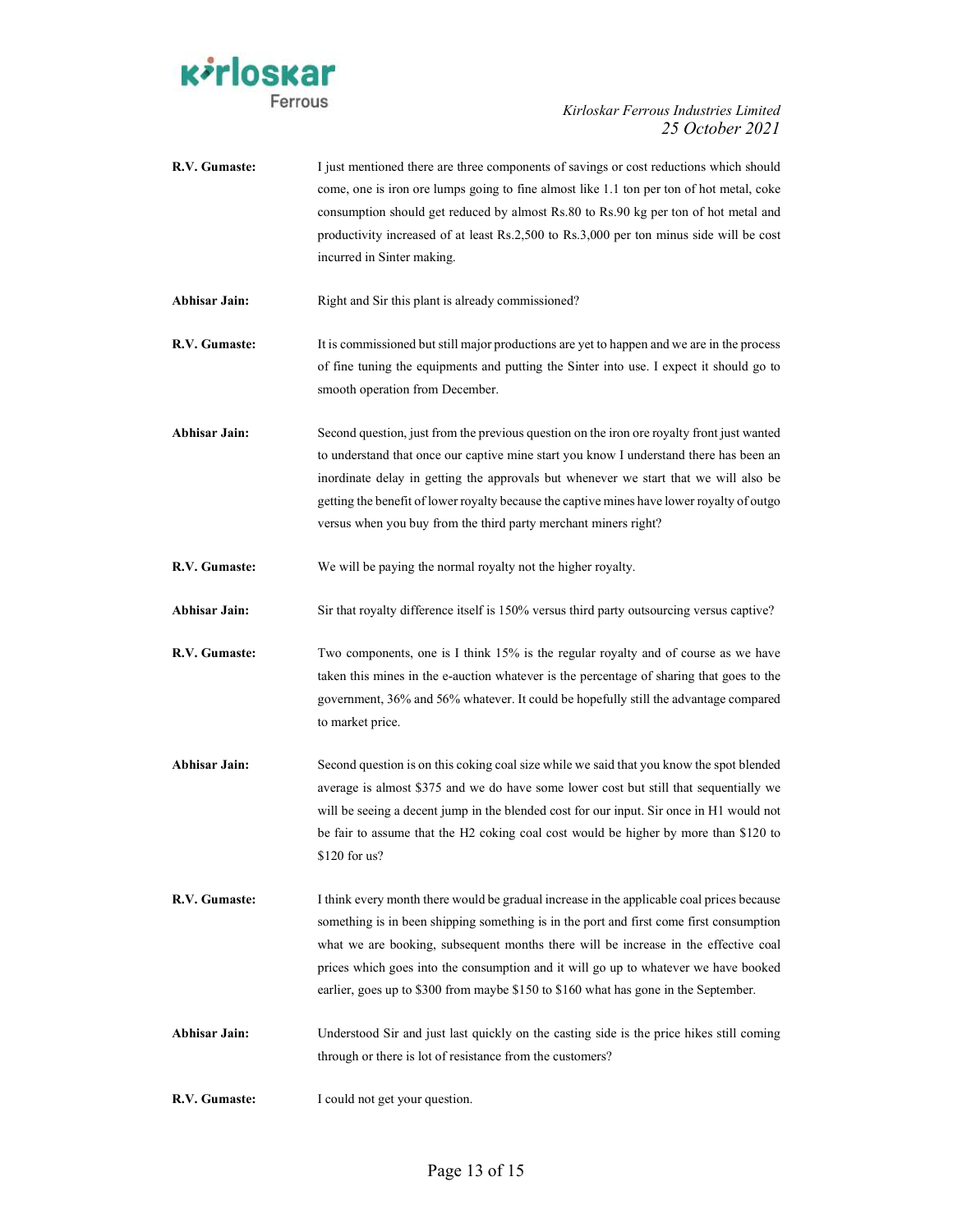

| <b>Abhisar Jain:</b> | Sir I am saying in the casting side, are we able to still get the price hikes or is there a<br>resistance?                                                                                                                                                                                                                                                                                                                                                                                                                                                         |
|----------------------|--------------------------------------------------------------------------------------------------------------------------------------------------------------------------------------------------------------------------------------------------------------------------------------------------------------------------------------------------------------------------------------------------------------------------------------------------------------------------------------------------------------------------------------------------------------------|
| R.V. Gumaste:        | As per the mechanism, we have been able to set in the prices with all the customers. Just<br>for your understanding. Thank you.                                                                                                                                                                                                                                                                                                                                                                                                                                    |
| <b>Abhisar Jain:</b> | Thanks. Best of luck.                                                                                                                                                                                                                                                                                                                                                                                                                                                                                                                                              |
| <b>Moderator:</b>    | Thank you. The next question is from the line of Rushabh Shah from Anubhuti Advisors.<br>Please go ahead.                                                                                                                                                                                                                                                                                                                                                                                                                                                          |
| <b>Rushabh Shah:</b> | Thank you for the opportunity and congratulations on good set of numbers. Again, I<br>think two sets of questions I will be having, first is basically lag in respect of the price<br>hike that we are taking, now is it because of some demand pressures in the pig iron side<br>or is it just wanted to understand the reason why there is a delay in the price hikes? Thank<br>you.                                                                                                                                                                             |
| R.V. Gumaste:        | I think it is a question of demand and supply because of one; I would say that extended<br>monsoon and secondly because of the festival season and also I think the pressure coming<br>because of the too high prices of coke and pig iron so some of the consumers could be<br>looking at passing on to the customers that comfort before they start consuming or<br>ordering the new prices. So there is the headwind.                                                                                                                                           |
| <b>Rushabh Shah:</b> | Just wanted to understand any timeline when we expect this actual price hike to start<br>again kicking in when we can take these hikes?                                                                                                                                                                                                                                                                                                                                                                                                                            |
| R.V. Gumaste:        | In case of pig iron, there is no fixed escalation mechanisms with customers because we<br>have very large number of customers and it is typically based on the market condition<br>the demand supply and market is conducive then we are in a position to increase. It can<br>happen anytime so there is no fixed timeline for it.                                                                                                                                                                                                                                 |
| <b>Rushabh Shah:</b> | Again, I think the second set of question was on the balance sheet items so on a half<br>yearly basis our receivables and inventories both have sharply gone up 30% to 40% rise<br>we have seen in both these components with a corresponding increase even in the<br>payables, we will be seeing this as a recurring thing or is it one off things that the<br>receivables are so higher? Thank you.                                                                                                                                                              |
| R.V. Gumaste:        | I have checked receivables. Receivables remain 40 days last year second quarter as well<br>as this year second quarter, increase is because of the increased volume and increase is<br>because of the increased prices. As far as the inventories are concerned, last year we<br>were at 35 days of inventory and basically the input materials not the finished goods and<br>35 days was last year and this year is 31 days. I think these are normal levels increase in<br>the value because of the increased business we have increased the output and sales by |